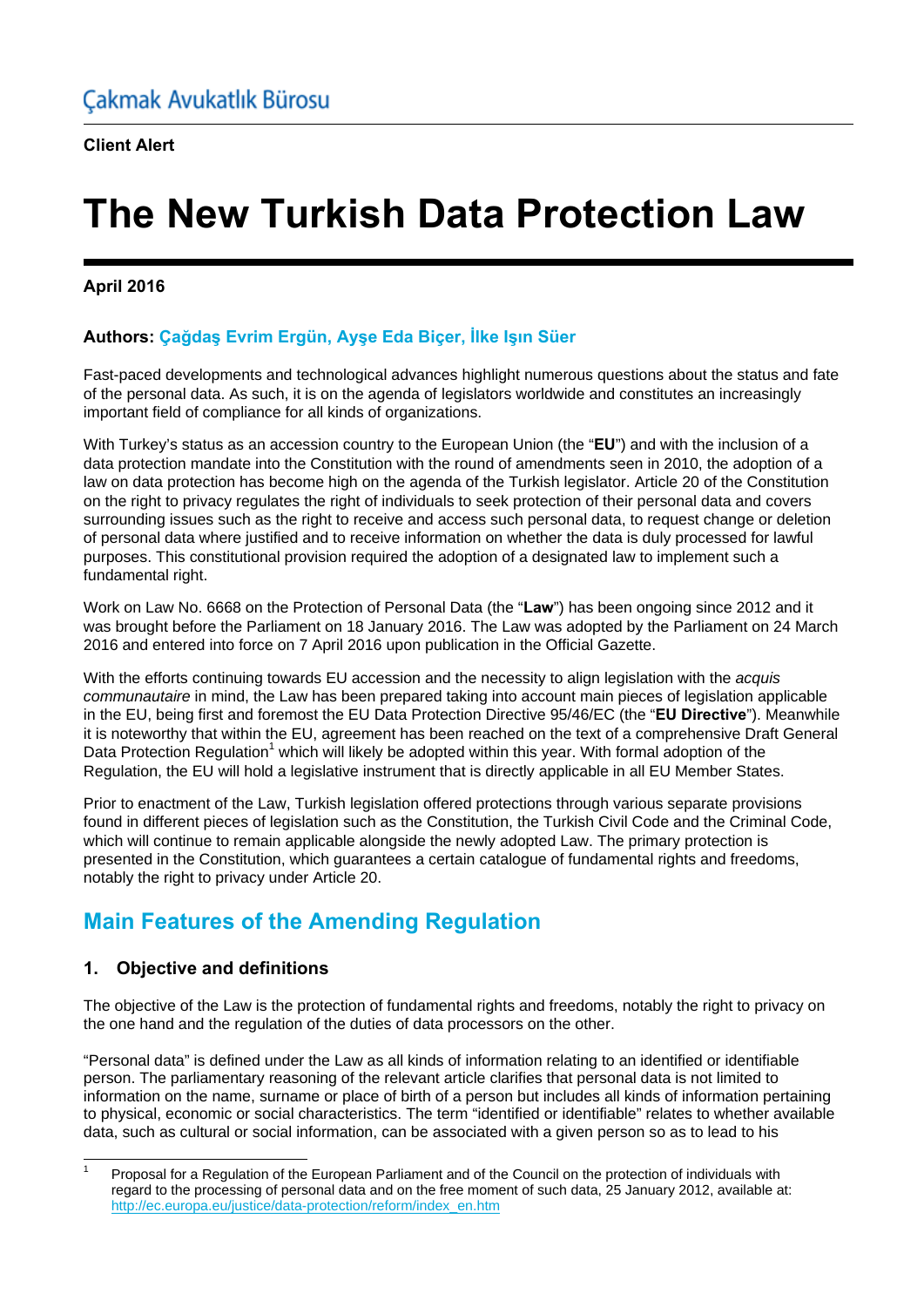identification. "Data processors" subject to the provisions of the Law are defined as those real and legal persons that process data via data recording systems on the basis of authority granted to them by data controllers. No distinction is made between these in terms of public or private enterprises. "Data controllers" are defined so as to comprise real and legal persons that determine the objectives and means of processing and that are responsible for the establishment and management of a data recording system.

Article 6 of the Law relates to criteria for the processing of special personal data and contains a definition of "special personal data" and provides that information revealing an individual's racial and ethnic origin, political opinion, philosophical beliefs, religious sect or other faiths, appearance, association, foundation or trade-union membership, health or sex life, criminal conviction or security measures and biometric information constitute special personal data.

It is noteworthy that a definition of "express consent" has been included to the Law so as to provide clarity to the provisions requiring the data owner's express consent. Pursuant to definition that is in conformity with the EU Directive, express consent means an informed consent, freely given in relation to a certain issue. The reasoning of the provision sets forth that the term shall be understood to indicate the consent of an individual to the processing of their information that is unambiguous and based on sufficient relevant information and limited to that specific process

#### **2. Establishment of an independent supervisory body**

One of the main novelties the Law introduces is the establishment of (i) a Personal Data Protection Authority (the "**Authority**") which, whilst being financially and administratively independent, is in fact affiliated to the Prime Ministry; and (ii) a Personal Data Protection Board (the "**Board**") that constitutes the decision-making organ of the Authority. Main tasks of the Board involve general supervisory powers to assess whether personal data is processed in accordance with legal requirements, to deal with complaints, to issue sanctions and to furnish opinions regarding drafts of relevant secondary legislation.

#### **3. Criteria for personal data processing and the scope of protection**

The Law contains rules on the processing of personal data and stipulates general principles and conditions. Personal data may only be processed provided that the principles and procedures mandated by law are adhered to. The Law enlists certain principles and stipulates that processing must be:

- lawful and in conformity with the principles of good faith,
- accurate and up to date where necessary,
- processed for specified, explicit and legitimate purposes,
- relevant, limited and proportionate to the purpose of processing, and
- kept only for the time prescribed in relevant legislation or no longer than necessary.

Personal data may not be processed without the express consent of the data owner; however, the Law provides a list of circumstances that limit such precondition of express consent which are generally in parallel with the EU Directive. As such, the enlisted exceptions offer ways for data processing without the express consent. Some of these exceptions comprise for instance situations where processing is prescribed in legislation, processing is necessary for the establishment, exercise or protection of a right or processing is necessary for the purposes of the legitimate interests pursued by the controller, provided however that the fundamental rights and freedoms of the data owner are not prejudiced. Despite the reference to the rights and freedoms of data owners, these exceptions enable data processors to benefit from the enlisted situations with no requirement for obtaining any prior permission or court order.

The Law envisages that processing of data that has been published by the data owner does not require obtaining of express consent of the data owner. The text of the Law however lacks a definition of "publishing". Having said that the reasoning of the Law explains that information that is made public or made available to the public domain by the data owner may be processed. Thus, despite the existence of the contrary provision in the Law, it seems accepted that in situations where information is publicly available, the legal interest in the protection of information will be deemed as waived.